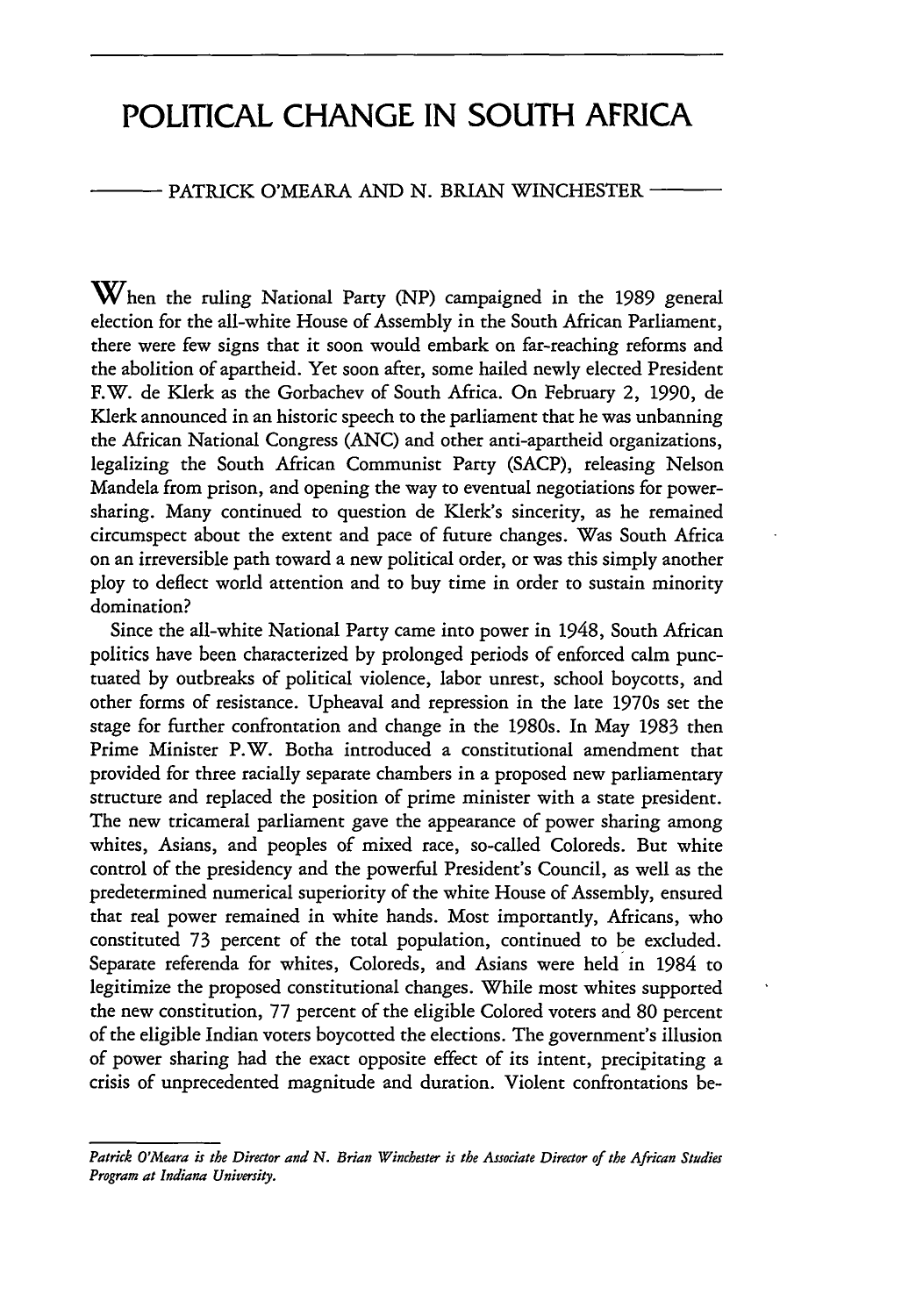tween protesters and security forces spread, the death toll rose, and the government declared a state of emergency in May 1985. This gave police and army wide powers of detention without trial, search and seizure without warrant, and full indemnity from legal claims. Greater violence ensued as South Africa slipped deeper into crisis.

In response the South African government introduced modest reforms, repealing the prohibition of interracial marriage and expanding the rights of Africans to conduct business and acquire ownership in designated urban areas. The government intended to repeal a number of apartheid laws such as restrictions on black residence, citizenship, and freedom of movement without endangering continued white control. Nonetheless, over 2,000 blacks were killed and as many as 24,000 were arrested and detained between 1984 and 1986. This pattern of modest reforms in the midst of repression might have continued if not for a series of dramatic events following the September 1989 general election. The election was unusual for South Africa because, while the ruling National Party won power, it was left with a greatly reduced majority. Nevertheless, President F.W. de Klerk announced that a substantial majority of the white electorate had given a mandate for significant political changes. He believed there was no alternative. The growing violence and conflict in the townships as well as the demands of black trade unions and workers indicated that without negotiation the spiral of violence would continue indefinitely. Despite stringent controls imposed by the recurring states of emergency, the government could not halt the national strikes and boycotts, protests by church leaders, acts of sabotage, and bombings. The government was forced to rely on nationwide states of emergency to maintain order because it was unwilling to share power with legitimate black leaders and groups. **Up** until recently the government demonstrated its enormous repressive capacity and its unwillingness to negotiate meaningful constitutional change. A heightened sense of black political consciousness as well as growing international impatience-which manifested itself through sanctions, divestment, and disinvestment-confronted the government's intransigence. South Africa, as a result, became more isolated from the world community and encountered difficulties in obtaining loans and new investments.

### From Limited Reforms to Preliminary Negotiations

More fundamental changes have occurred in South African politics over the past twelve months than in the previous forty years of NP rule. Within the space of a few months, Nelson Mandela was released from prison, antiapartheid organizations such as the **ANC** and the Pan Africanist Congress (PAC) were unbanned, and the South African government announced its readiness to begin talks on a new constitutional order. Despite the fundamental changes, many important questions remain unanswered. While it was assumed the ruling NP would negotiate with black leaders, it was clear that the party and its leader, F.W. de Klerk, did not intend to surrender all political power. In addition, while the **ANC** and the NP have cooperated and indeed appear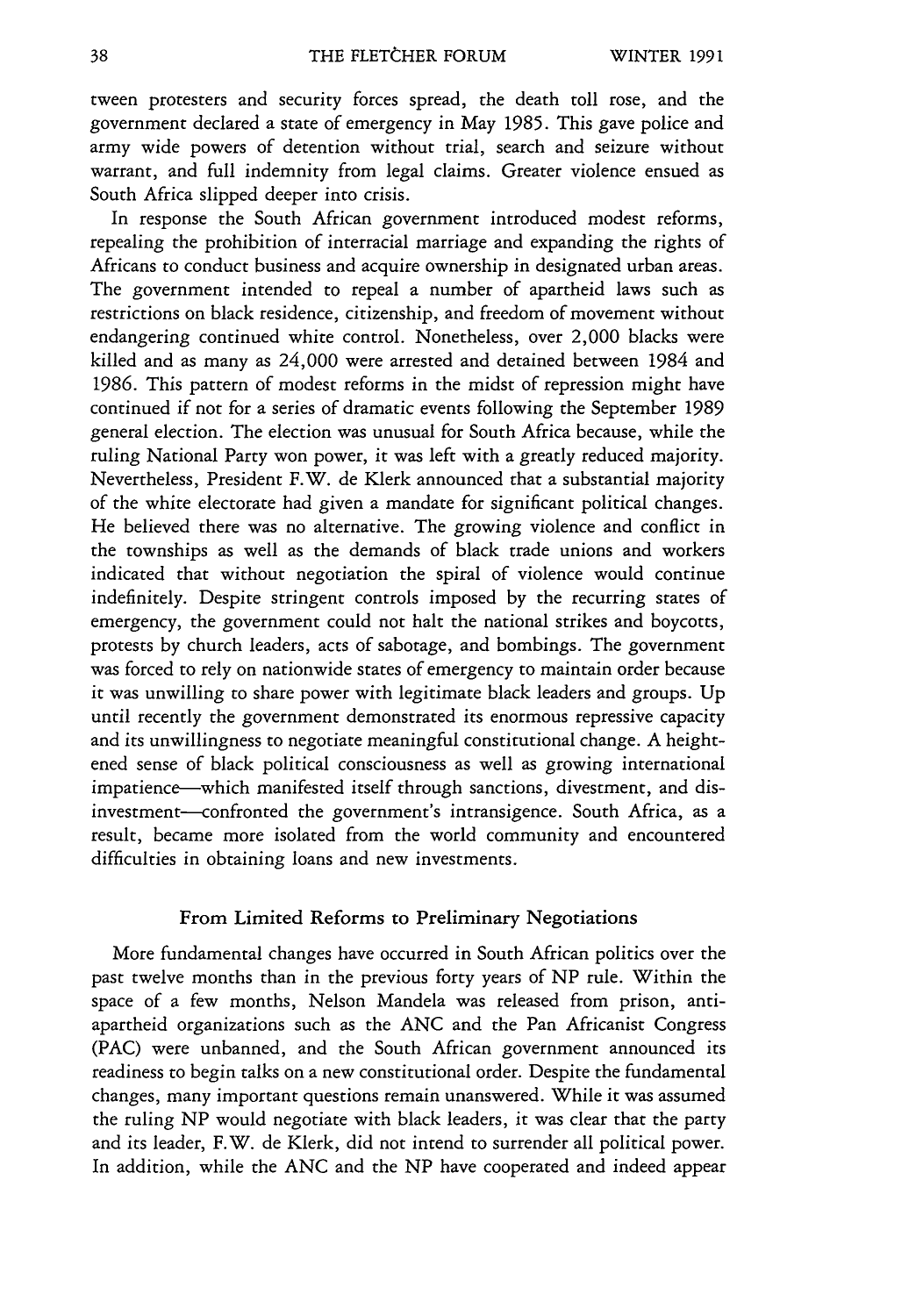to be entering an incipient governing coalition, other groups and actors still vociferously claim a stake in the process. For example, the SACP, which was legalized in early 1990 after forty years in exile, seeks to define its future role in South African politics as a functioning political party. While membership of the ANC's national executive and the SACP's Central Committee overlap somewhat, Nelson Mandela pointed out that the ANC is separate and independent. It remains to be seen what influence the SACP will exert within the **ANC** and within the South African Congress of Trade Unions (COSATU), where it maintains a strong presence. Chief Mangosuthu Gatsha Buthelezi and his *Inkatha* movement also must be taken into account. *Inkatha* has been concerned about its role in constitutional talks and, ultimately, in the sharing of power. Conflict between *Inkatha* and the forces of the ANC and the United Democratic Front **(UDF)** is the direct result of a growing concern over the ANC's prominence. The predominantly Zulu *Inkatha* movement perceives itself as being politically outmaneuvered. Much of the Natal Province conflict, which has spread to other parts of the country, revolves around *Inkatha's* sense of insecurity about its political future. The ANC accepted the need to widen participation in constitutional talks in May 1989 when it agreed that other organizations should be represented at future negotiations. Its foreign affairs secretary, Thabo Mbeki, maintained, "The African National Congress recognizes that there are many other forces that are involved in the struggle against apartheid, and the ANC therefore believes that those forces ought to be involved in any process which is going to result in the remaking of our country."1 At the same time, President de Klerk stressed that a constitutional assembly would not function as an interim government during the drafting of a new constitution as in neighboring Namibia. Instead he proposed that a wide range of black and white leaders should come to the negotiating table. Furthermore, he emphasized that the government would continue to insist on constitutional guarantees that blacks would not dominate white political interests.

The ANC will enter the constitutional negotiation phase with important bargaining resources. It is perhaps the only organization that can successfully call for the lifting of international sanctions. Furthermore, it still maintains a somewhat ambiguous position with regard to the economic restructuring of South Africa, and will use this ambiguity for leverage. In the interests of continuing a dialogue, it already has made compromises in demilitarizing its military wing, *Umkhonto we Sizwe* (Spear of the Nation). In 1989, after holding meetings in different parts of the country, the ANC drafted *Constitutional Guidelines for a Democratic South Africa,* a position paper on the constitutional future of the country. The ANC emphasized that guidelines which addressed such topics as a bill of rights, affirmative action, and land redistribution were presented for discussion rather than as a final plan for a constitutional future. The framers of this document reaffirmed the centrality of the 1955 Freedom

**<sup>1.</sup>** Christopher **S.** Wren, "Mandela **Ally** Speaks **of** Broader Talks," *The New York Times,* **4 May 1990, A3.**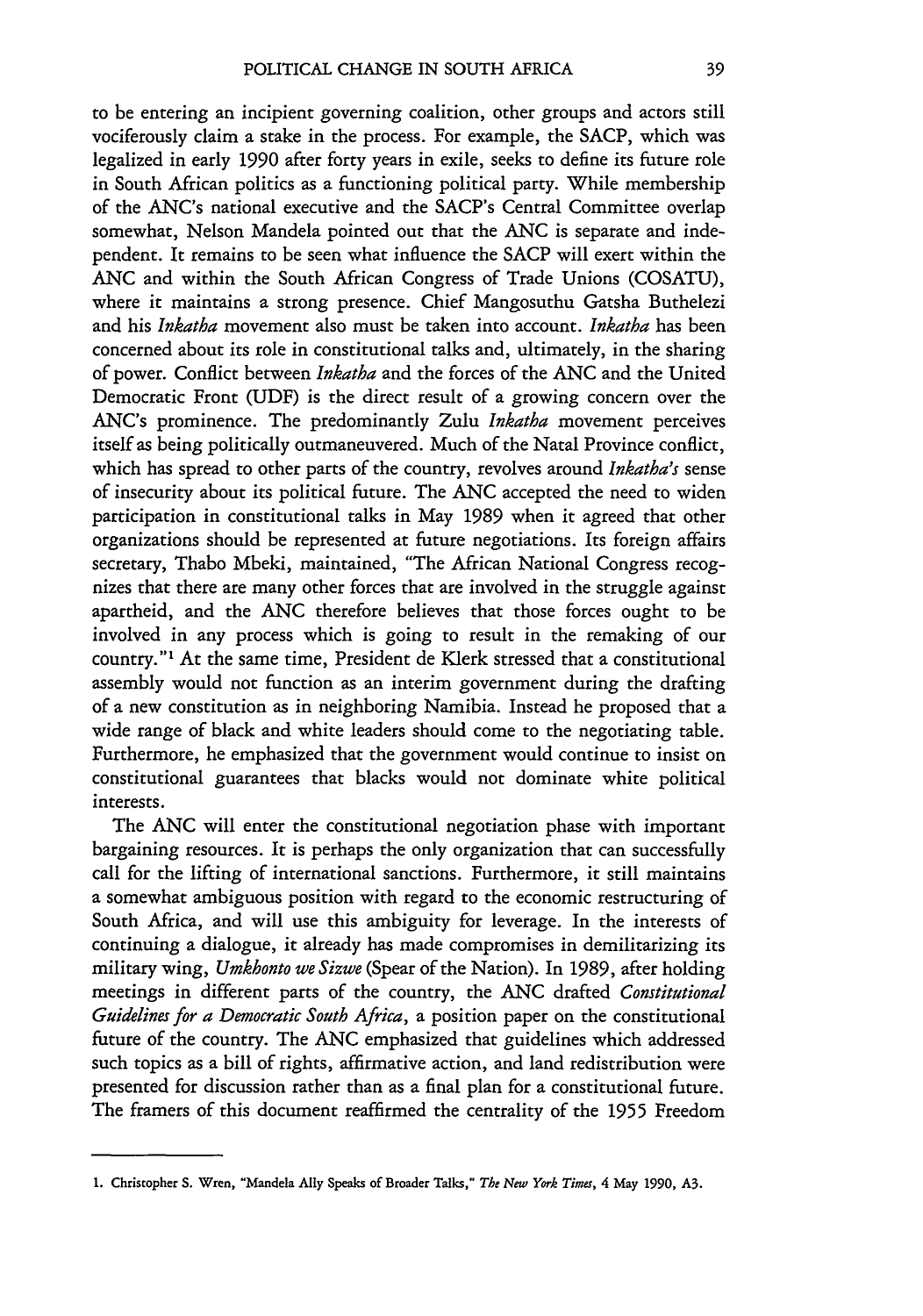Charter with its emphasis on protection of the fundamental human rights of all citizens, irrespective of race, color, sex, or creed. The document calls for an independent, unitary, democratic, and non-racial state with universal franchise based on one person, one vote. Furthermore, the ANC opposes proportional representation.

For its part, the NP undoubtedly will seek to ensure a defined and protected power base for whites. In this respect it is interesting that Nelson Mandela endorsed the idea of a coalition government of all major parties for the period of transition to power. One of the major issues concerns whether South Africa should remain a unitary state with power invested in a central government, or be organized along federal lines where both the central government and the federating units exercise sovereignty in separate areas of jurisdiction. In either case an independent judiciary with the power of judicial review would ensure protection of cultural, linguistic, and religious rights. Other whites favor consociational democracy, which, like federalism, divides sovereignty among diverse communities of interest but also provides for a minority veto

> • **. .** More fundamental changes have occurred in South African politics over the past twelve months than in the previous forty years of National Party rule.

guaranteeing that no unit could be outvoted at the central political level when its vital interests were at stake. Consociations also recognize the principle of proportionality in political representation, civil service appointments, and the allocation of public funds. Black South Africans can be expected to oppose a white minority veto within a democratic and non-racial South Africa. They believe that a strong central government will be needed to foster national unity and enforce affirmative action.

Will de Klerk successfully navigate toward a new constitutional order given these differences and given that right-wing ideologues are attempting to undermine the reform process? Both Nelson Mandela and President de Klerk have implied that a "hidden hand" is behind the escalating violence in South Africa, aimed directly at derailing the constitutional process. It is alleged that right-wing groups, including elements within the security forces, support and encourage *Inkatha's* continuing violent opposition to the ANC. On the extreme right, parties such as the *Boerestaat* Party, which calls for the establishment of a separate white state, have been closely connected with terrorist activities, while the *Blanke Veiliaheid* (White Security Group) organizes vigilante patrols to impose its brand of law and order. The largest of the paramilitary organizations, the *Afrikaner Weerstandesbeweging* (AWB or Afrikaner Resistance Movement), engages in military training and blatantly threatens insurrection. Under the leadership of Eugene Terre'Blanche, the AWB holds frequent mass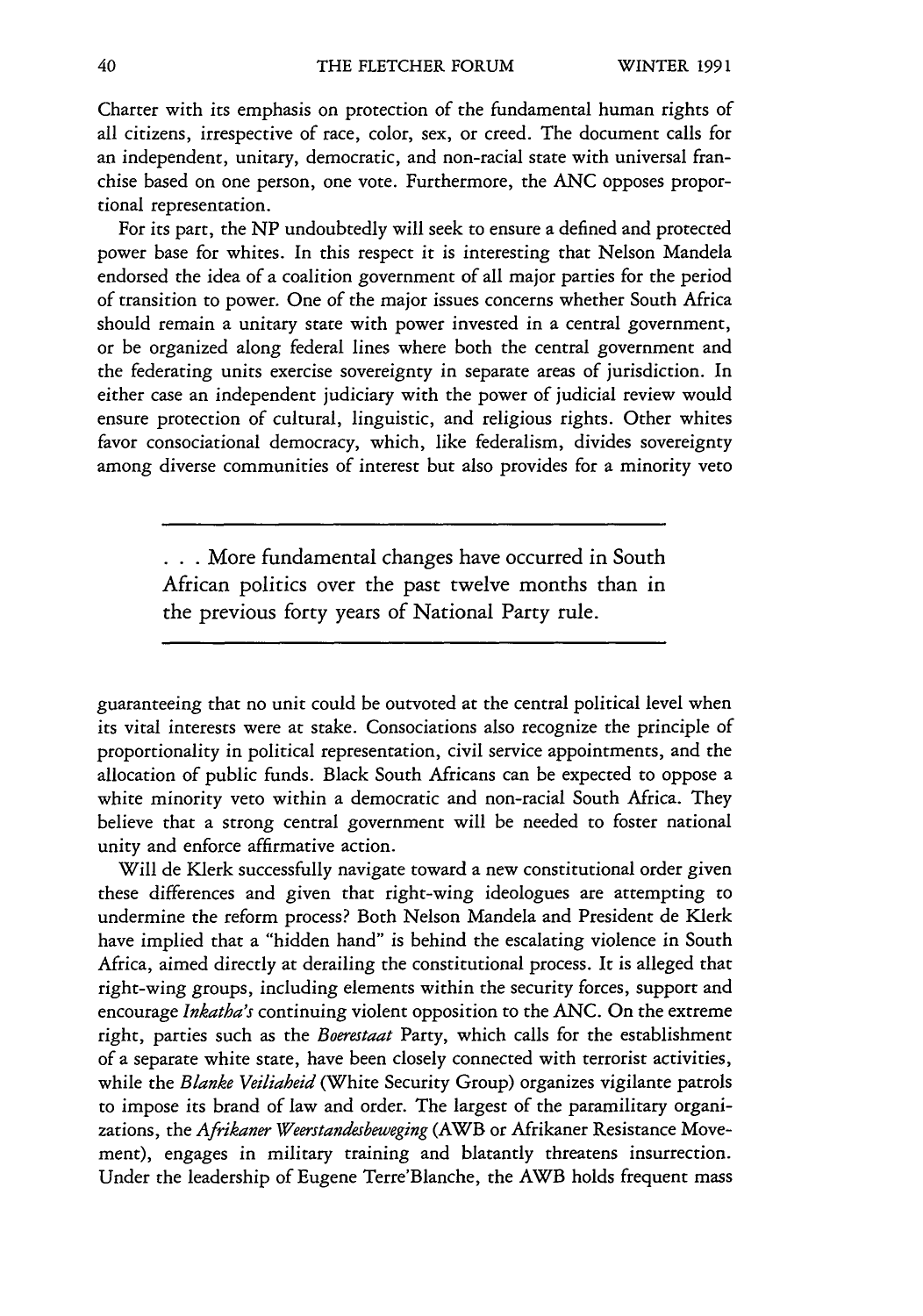rallies at which its khaki-clad members bear symbols and display behavior reminiscent of the Nazis in Germany. Fearing white self-determination would be compromised, most of these extremist organizations have said they would refuse to enter into any negotiations. President de Klerk's announcement in August 1990 that the NP would become multiracial was a pragmatic move to ensure the party a wider base of support and increase its chances of electoral success in the face of diminishing popularity in the last several national elections. Broadening the franchise and drawing liberal whites and newly enfranchised Colored, Asian, and African voters into the party lessens the impact of an estimated 100,000 resignations from the NP in the Transvaal alone in 1990. De Klerk must hold either a new election or a referendum on a new constitution by September 1994, when the term of the current allwhite House of Assembly ends. In an all-white referendum on constitutional changes, right-wing groups might convince a majority of whites to reject proposals put before them for power sharing. Some speculate that the opposition Conservative Party, which broke away from the NP in 1982 and is led by Dr. Andries Treurnicht, could win power if an all-white election were held today.

#### Economic and Demographic Limitations on Political Transformation

In addressing South Africa's economic future, much of the debate on constitutional change centers on whether there is to be a free enterprise system or some form of socialism. Economic change and political reform are thus interrelated. While the ANC's National Executive Committee maintains that the inordinate concentration of wealth in the hands of a small minority of whites needs to be broken up, it recognizes that most economic systems in the world today are mixed and that some forms of private entrepreneurship can make positive contributions. The ANC continues to leave its options open on nationalization and talks about the importance of economic growth as the means to deliver a more equitable share of the country's resources to the black majority. ANC statements on the question of land lack precision, but an independent black government clearly will be under great pressure to reallocate land for peasant farmers and to improve living conditions for the increasing numbers of black urban squatters. Already there are demands for a minimum wage and for the removal of the inequalities in spending in such areas as pensions and education. Two hundred white schools have been closed since 1980 and thousands of additional classrooms remain empty for lack of students, while African students endure extreme overcrowding and lack facilities. In the area of health it is not simply a question of desegregation of hospitals, but also of providing resources to eliminate malnutrition and to create better health care delivery systems. In addition to changes in social programs, the government will have to generate new job opportunities for blacks, who currently suffer from an overall unemployment rate as high as 30 percenteven higher in rural areas—and for whom few social services exist. Revenues to bring about these changes are uncertain because the tax base is extremely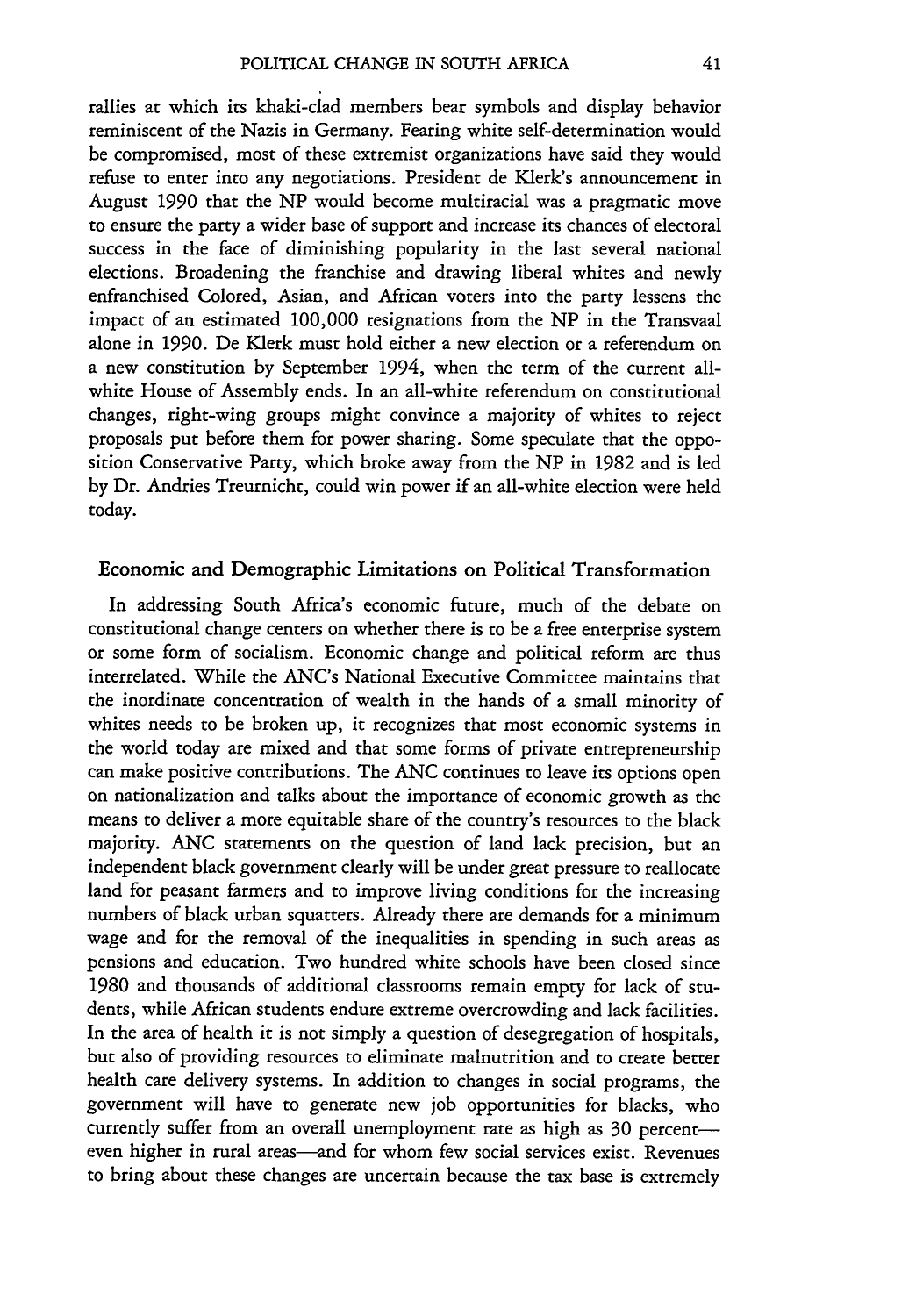narrow and external investment is unpredictable. Attracting new foreign investment to South Africa will not be easy and might be negatively affected by the rhetoric and policy agenda of the **ANC** regarding nationalization.

South Africa's economic and demographic patterns are central to any interpretation of recent political changes, providing a basis for speculation on the country's future. One of the most significant demographic factors is that the white population continues to shrink, going from 19 percent of the total population in 1960 to 14 percent in 1990. By the year 2000 some project that whites will make up only 12.6 percent of the total population while Africans will comprise 76.2 percent, Coloreds 8.4 percent, and Asians 2.8

**.. .**What is taking place in South Africa is not merely a change of leadership or a shift in policy but rather an attempt at reordering historically defined power relationships.

percent. Furthermore, the annual population growth rate for whites is less than 1 percent, just under 2 percent for Asians, and approximately 2.5 percent for Coloreds and Africans. South Africa is predominantly an urban society. In 1985 89.6 percent of the white population lived in urban areas, and 77.8 percent of the Coloreds and 93.4 percent of the Asians were urban dwellers. The percentage of Africans living in cities was estimated to be 40 percent in 1985, but the African urban population is expected to grow dramatically in the next decade. This will place enormous demands on urban housing and infrastructure, already under heavy pressure in many areas. "Soweto, for example, built officially to house 600,000 contained 1.6 million in 1980. There were a staggering 12,500 people per square kilometer, compared with only 1,400 in neighboring white Johannesburg."<sup>2</sup> Such demographic realities have forced whites to recognize their diminishing ability to maintain control. Whites' share of retail sales is expected to fall from a 1985 level of 55 percent to 42 percent by the year 2000, while Africans' share will grow from 31 percent to an estimated 40 percent in that period. 3 Such statistics explain the effectiveness of black boycotts against white businesses. The impact of demographic and economic changes will increasingly be felt in the 1990s. As blacks move into more skilled and managerial positions and their buying power increases, the pressure for social and economic change can be expected to increase dramatically.

<sup>2.</sup> John **D.** Brewer, *After Soweto* (Oxford: Clarendon Press, **1986), 68.**

**<sup>3.</sup> Ronald** William **Bethlehem,** *Economics in a Revolutionary Society* (Capetown: Donker Publishing, **1988), 46.**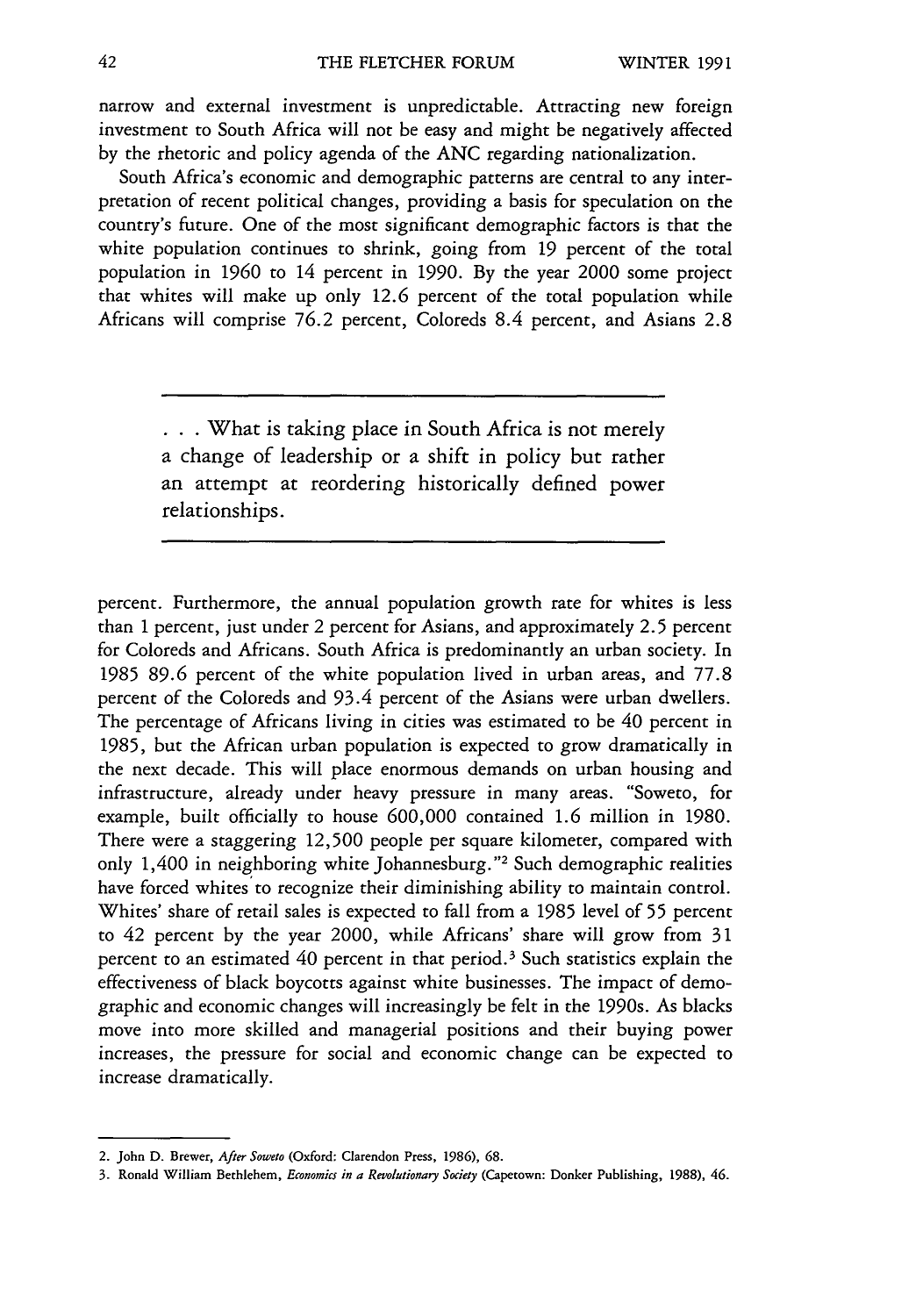The employment structure is also an area in which white control inevitably will diminish. Although whites comprise less than 20 percent of the total labor force, they hold most of the skilled jobs. In the past when the economy expanded rapidly, the country produced less than half the number of skilled workers and technicians it needed, a direct effect of apartheid labor and education policies. 4 Attempts to recruit white skilled immigrants from abroad were largely unsuccessful. From an economic perspective, inequities in the educational system and a shortage of skilled workers pose serious threats to future growth.

Domestic political changes undoubtedly will have an effect beyond South Africa's boundaries. The smooth transition to independence for Namibia and prospects both for a resolution of the Angolan conflict and for a more stable Mozambique, coupled with a more benign regional role by South Africa, imply the beginning of a new regional economic and political configuration. The 1990s present different options, possibilities, and strategies. Increases in trade and investment and an end to regional violence could point the way to a Southern African Economic Common Market-if foreign corporations and investors can be convinced that South Africa has the necessary infrastructure for expanding regional exports and trade. The less-developed countries of the region could offer new markets and new opportunities, thus providing South Africa with a means to redress some of its own social and economic problems. Increased demand for goods and services from the region might even ameliorate South Africa's bleak unemployment situation. An increase in revenues could help underwrite such needs as new housing for the increasing African population, a minimum wage, better health care, educational needs, and other social programs.

#### Conclusion

What is taking place in South Africa is not merely a change of leadership or a shift in policy but rather an attempt at reordering historically defined power relationships. If successful, for the first time in hundreds of years, race and class might not be the sole determinants of power and status. Creating a new political order will not be easy. Even when a framework is established and implemented, unrealistic expectations will be a continuing source of political instability and a threat to economic growth. The legacy of apartheid will demand affirmative action programs to compensate for social and economic disparities. However, these will redirect scarce resources, thus posing the need to choose between redistribution and new economic growth. Inevitably, there will be failures as well as successes. The effort to implement reforms and eliminate the vestiges of apartheid will require experimentation. Inter-ethnic and inter-racial mistrust and friction will continue. If the problems between the ANC and *Inkatha* are unresolved and violence on the part of right-wing

**<sup>4.</sup>** Merle Lipton, *Capitalism and Apartheid, Soath Africa, 1910-84* (Totowa, New Jersey: **Rowman &** Allanheld, **1985), 238.**